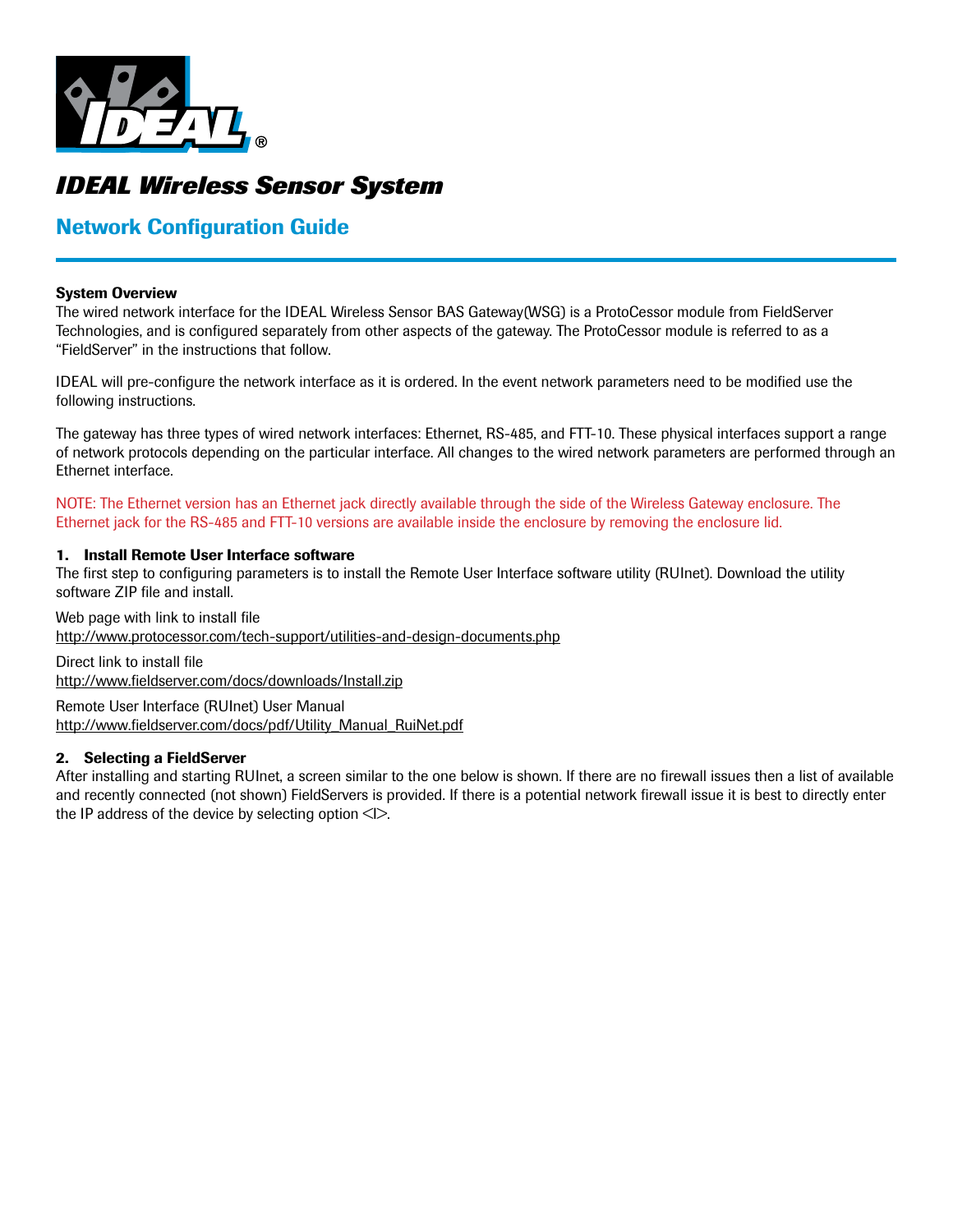



Initiallly, a FieldServer device's IP address is 192.168.1.24. If the host network does not match this default setting, an RS-485 or FTT-10 model will be allow communication through RUInet using broadcasts, as seen in Figure 2.



This is not preferable, but allows the user to change the IP of FieldServer device to match the host network.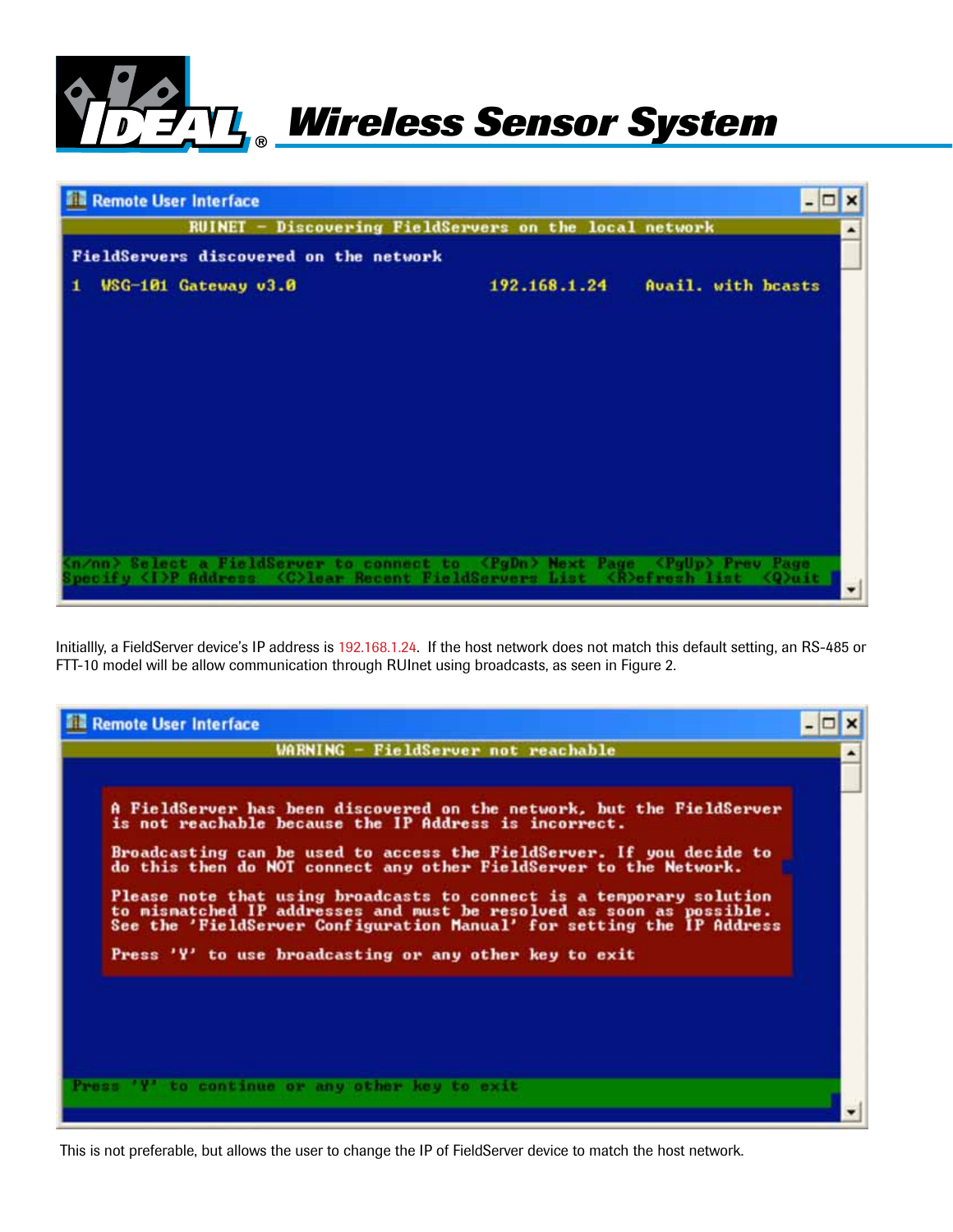An Ethernet only model will not work unless the settings of the host PC or network match the default values of the FieldServer. Note: Use a cross-over cable if connecting directly to a PC.

Once the settings match between the Fieldserver and a host, or broadcasts are used, the option will be given to set the date and time. This information is not stored through a power cycle of the device.

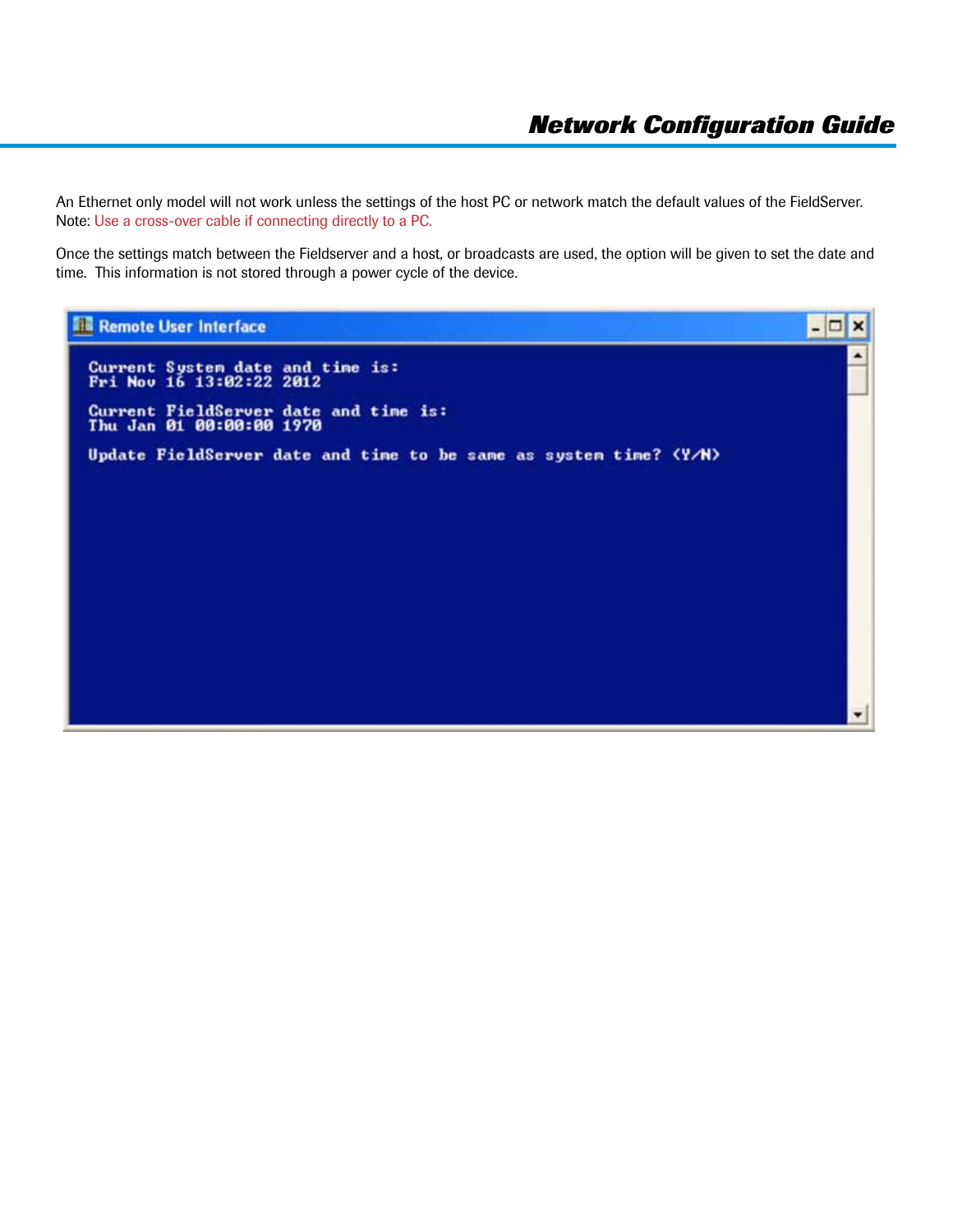

#### 3 – FieldServer Main Menu

After connecting to the desired FieldServer, the following main menu is provided as shown in Figure 3.



Most of the descriptions on the screen are self explanatory, for additional details on any of these commands please download the following manual:

#### Remote User Interface (RIUnet) Manual

http://www.fieldserver.com/docs/pdf/Utility\_Manual\_RuiNet.pdf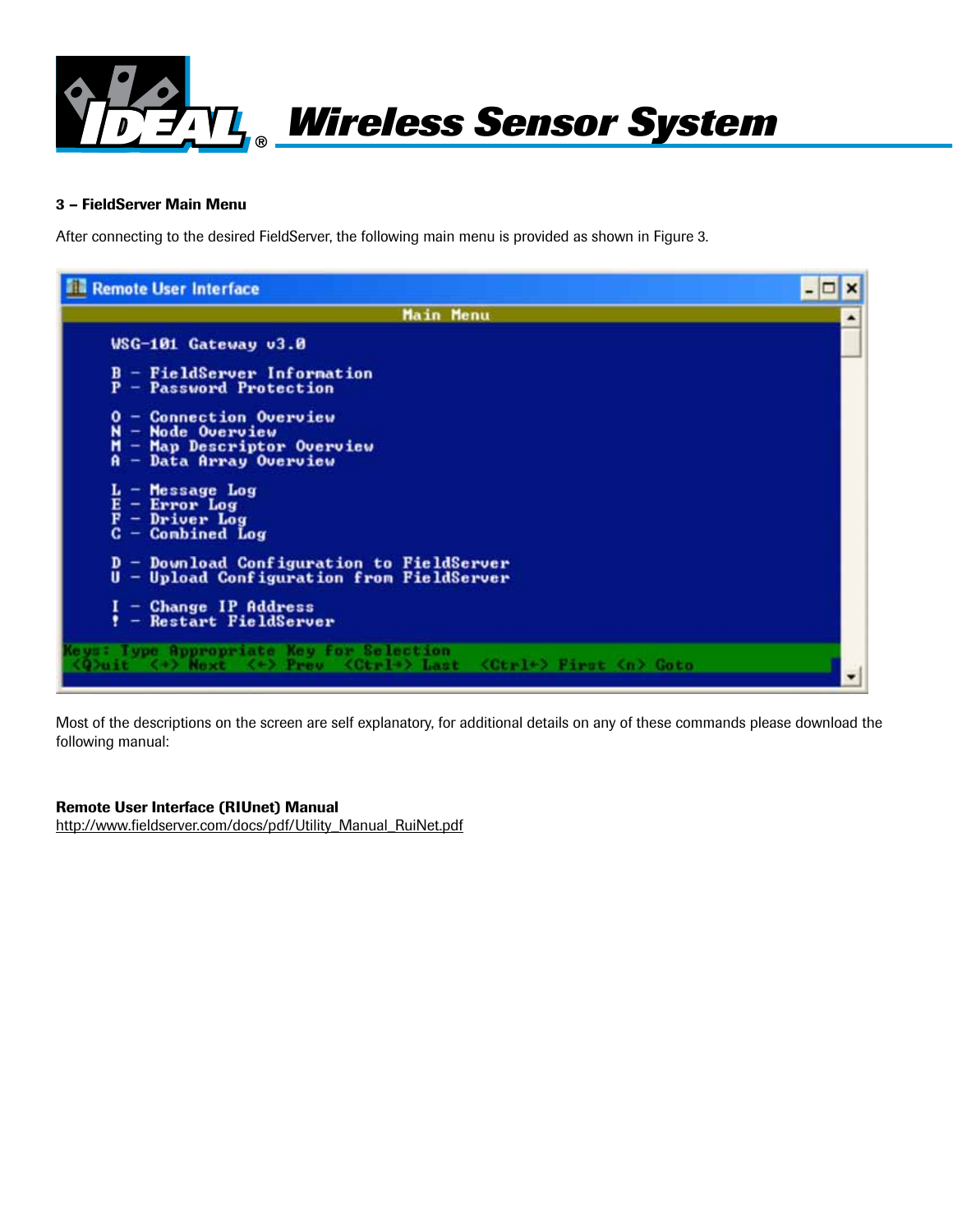Screens shots for the useful options pertaining to the Wireless Sensor Gateway are provided below.

# O - Connection Overview

| <b>Remote User Interface</b>              |                           |                       |                            |                 |                                                      | $ \Box$<br>$\boldsymbol{\mathsf{x}}$ |
|-------------------------------------------|---------------------------|-----------------------|----------------------------|-----------------|------------------------------------------------------|--------------------------------------|
|                                           |                           |                       | <b>Connection Overview</b> |                 |                                                      |                                      |
| Connection                                | Protocol                  | Tx Msg                | Rx Msg                     | <b>Tx Char</b>  | <b>Rx Char</b>                                       | <b>Errors</b>                        |
| $\frac{0.1 - 0.1}{0.2 - 0.1}$<br>0.3 - N1 | <b>SHT</b><br><b>HTTP</b> | 216,116<br>3,643<br>2 | 3,643<br>2                 | 14,572<br>8,203 | 216, 117 94, 385, 434 95, 248, 173<br>114,796<br>700 | 000<br>00                            |
|                                           |                           |                       |                            |                 |                                                      |                                      |
| <b><i><u>K</u></i></b> Yeset<br>Ce us c   | (nn) Goto Connection      |                       |                            |                 |                                                      | <b>KESC</b>                          |

This screen is useful for verifying error-free connectivity across the desired protocol. In the screen above, the FieldServer is being used as an XML/HTTP server for the internal data arrays.

# I – IP Address

| <b>Remote User Interface</b><br>前編                                                                                                                                      |                                                                                    | - 0<br>×       |
|-------------------------------------------------------------------------------------------------------------------------------------------------------------------------|------------------------------------------------------------------------------------|----------------|
| Edit IP Address Settings                                                                                                                                                |                                                                                    | ۸              |
| <b>N1 IP Address</b><br>$\frac{2}{3}$<br>N1<br><b>Netmask</b><br>-<br><b>N1 DHCP Client State</b><br>÷<br><b>N1 DHCP Server State</b><br>÷<br>5<br>Default Gateway<br>- | 192.168.0.24<br>255.255.255.0<br><b>DISABLED</b><br><b>DISABLED</b><br>192.168.0.1 |                |
| Type Appropriate Key for Selection                                                                                                                                      |                                                                                    | <b>RESIDEN</b> |

This option is used to change the IP address of the FieldServer. The FieldServer in the screen above has had it's IP address changed to match the host network.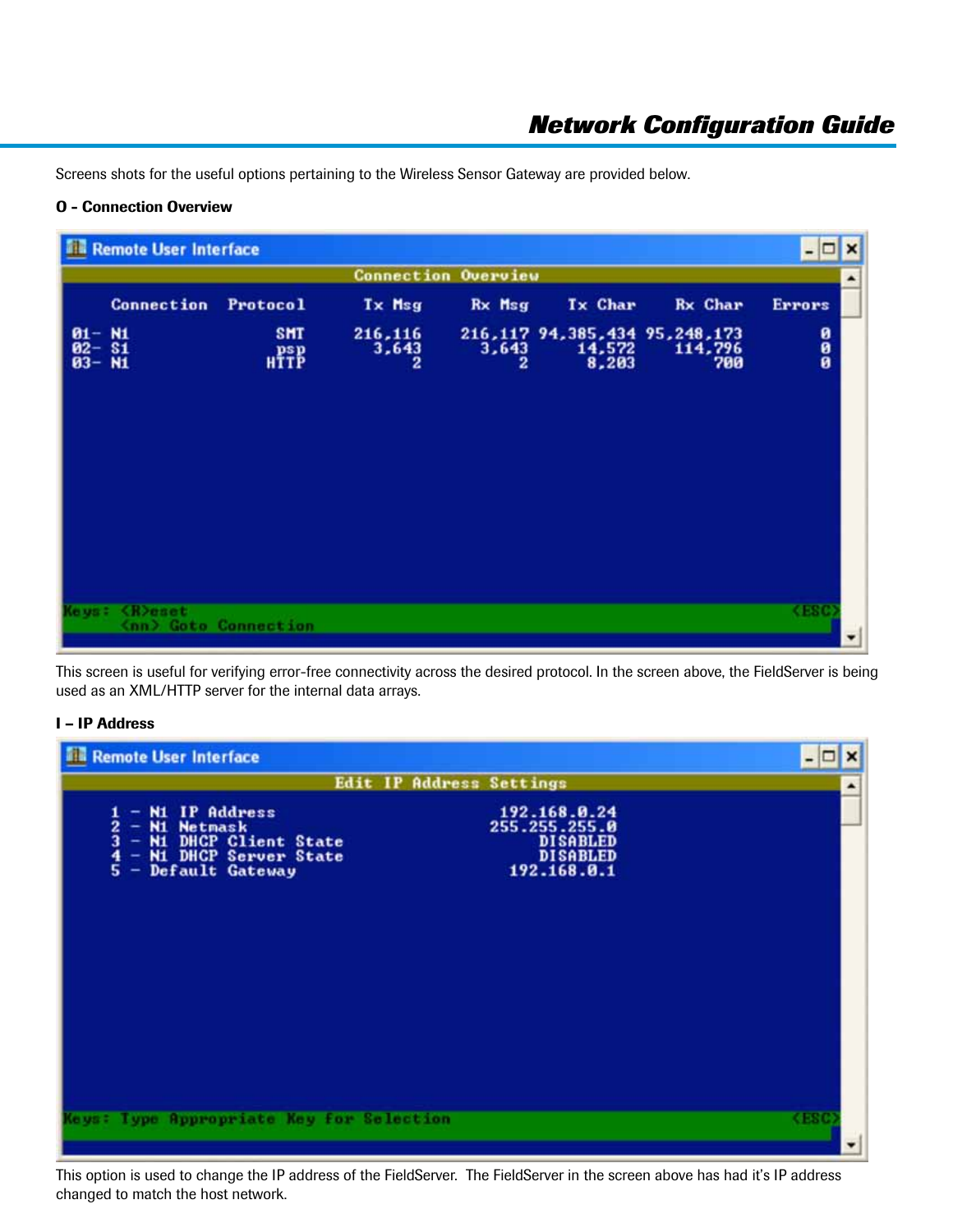

# A – Data Arrays

| <b>Remote User Interface</b>                                                                                                                                                                                                                                                                                                |                                                                                                                                                   |                                                                                             |                                                                                                                                                             | $ \Box$<br>$\boldsymbol{\mathsf{x}}$ |
|-----------------------------------------------------------------------------------------------------------------------------------------------------------------------------------------------------------------------------------------------------------------------------------------------------------------------------|---------------------------------------------------------------------------------------------------------------------------------------------------|---------------------------------------------------------------------------------------------|-------------------------------------------------------------------------------------------------------------------------------------------------------------|--------------------------------------|
|                                                                                                                                                                                                                                                                                                                             |                                                                                                                                                   | Data Array Overview                                                                         |                                                                                                                                                             | ۰                                    |
| Data Array Name                                                                                                                                                                                                                                                                                                             | Data Format                                                                                                                                       | Length                                                                                      | Data Age                                                                                                                                                    |                                      |
| DA_LOAD_CSU<br>$01 -$<br>$02 -$<br>DA_Preloads<br>$03 -$<br>DA_NODE_ADDR<br>$04 -$<br>DA_STATUS<br>DA TXID<br>$05 -$<br>$86 -$<br>DA_PWR<br>$87-$<br>DA SECS<br>$88 -$<br><b>DA_S1</b><br>$09 -$<br><b>DA S2</b><br>10-<br>DA S3<br>DA_S4<br>$11-$<br>$12 -$<br>DA_S5<br>$13-$<br>DA_S6<br>DA_S7<br>$14-$<br>$DA_S8$<br>15– | UInt16<br>UInt16<br>UInt16<br>UInt16<br>UInt16<br>UInt16<br>UInt16<br>Float<br>Float<br>Float<br>Float<br><b>Float</b><br>Float<br>Float<br>Float | 4<br>$\frac{15}{100}$<br>100<br>100<br>100<br>100<br>100<br>100<br>100<br>100<br>100<br>100 | 0.367s<br>32:31.680s<br>32:31.056s<br>58.699s<br>3.027s<br>2.978s<br>2.926s<br>2.873s<br>2.820s<br>2.770s<br>2.718s<br>2.662s<br>2.611s<br>2.558s<br>2.504s |                                      |
| <b><i><u>CR</u></i></b> beset<br>(e us :<br>(nn) Goto Data Arrav                                                                                                                                                                                                                                                            |                                                                                                                                                   | OR <g>oto Data Array</g>                                                                    | <page down=""> Next Page <page up=""> Previous Page</page></page>                                                                                           | <b>CESC</b>                          |

This screen shows all the data arrays available on the FieldServer. The WSG writes data into the following arrays:

| DA STATUS            | Configuration parameters from WSG                                                         |
|----------------------|-------------------------------------------------------------------------------------------|
| DA PWR               | Battery voltage or RSSI of RF ( $9 =$ Batt OK, $0 =$ Batt LOW, 1-5 $=$ RF Power Strength) |
| DA SECS              | Time (seconds) since data was last updated                                                |
| DA S <sub>1</sub> -8 | Sensor data (not all fields are used with each sensor)                                    |
| DA_TXID              | Transmitter ID (only used on RF powered sensors)                                          |

# 4 – Advanced Functions and Documentation

For advanced functions, configurations, and information not provided in this manual, please see the following site for additional instruction manuals.

http://www.protocessor.com/tech-support/data-sheets-and-instruction-manuals.php

#### 5 – Technical Support

IDEAL can assist with technical support for the FieldServer ProtoCessor network module. FieldServer technical support can also be contacted directly from Monday through Friday 8:00 A.M. to 5:00 P.M. Pacific Time. Phone: 408-964-4444 or 888-509-1970 x141 Email: support@protocessor.com